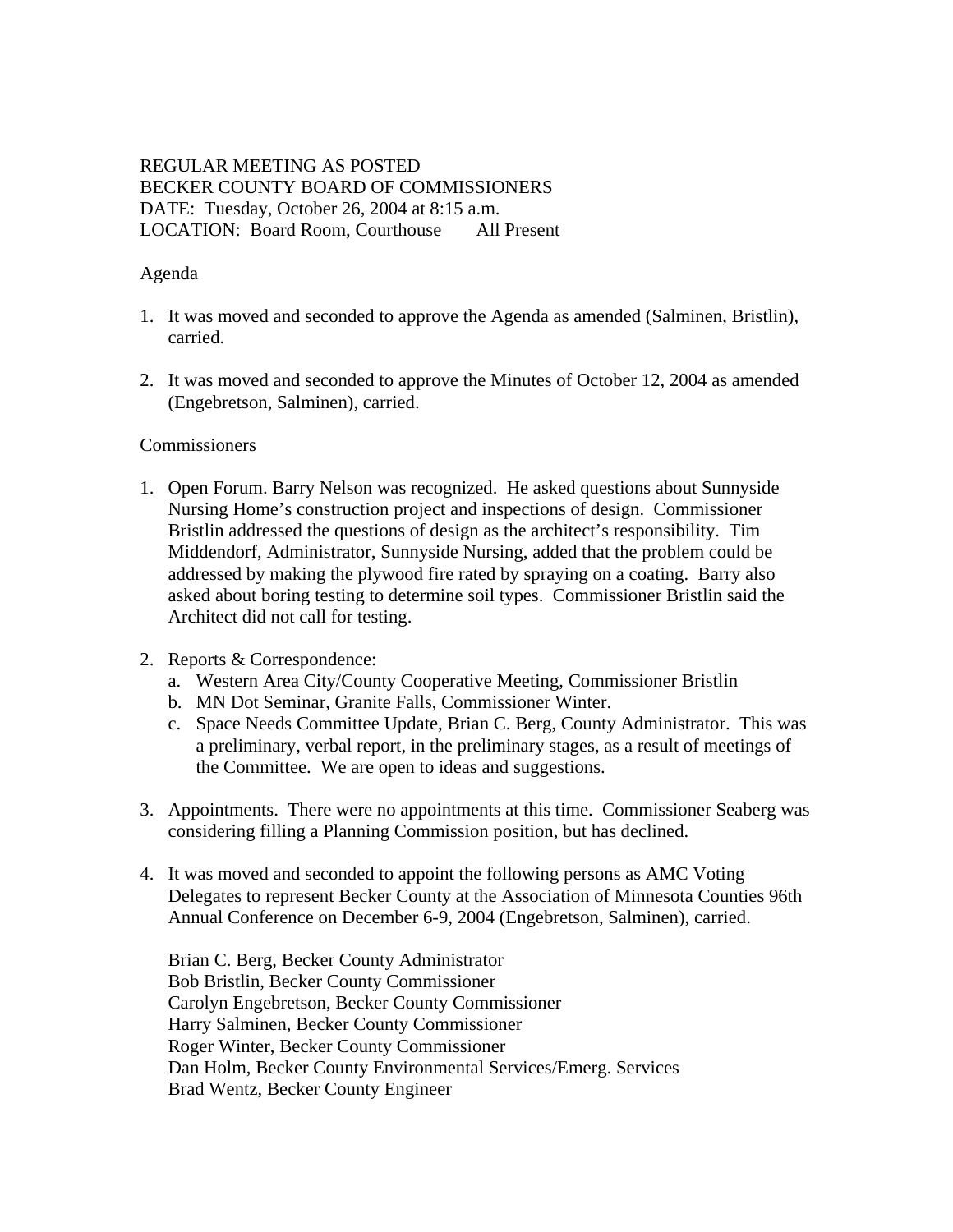- 4. Commissioner Salminen is in charge of locating a donated gift from a Becker County business to use as a door prize for the AMC Conference December 6-9, 2004.
- 5. It was moved and seconded to approve a Proclamation for America Recycles 2004, encouraging citizens to pledge to increase recycling efforts at home, work and school starting on November 15, 2004 and authorizes the Becker County Environmental Services to carry out celebrating America Recycles 2004 (Engebretson, Seaberg), carried.
- 6. It was moved and seconded to pass Resolution No. 10-04-2G, in support of the efforts of: *"Join the Voice for Recovery"* to salute people who are in recovery from alcohol and drug use disorders as well as those who have helped them obtain treatment to overcome such barriers by educating the community about the benefits of treatment and affirming the goal that all people with alcohol and drug use disorders should have access to treatment services (Bristlin, Salminen), carried. Laurie Mullen, West Central Area City County Cooperative, will do workshops and seminars concerning Meth problems. She will be at an upcoming board meeting to give an update.

#### Assessor

1. It was moved and seconded to approve the following Abatements (Salminen, Bristlin), carried.

2004 Tax Payable

| Twn/City            | Amount | Reason     |
|---------------------|--------|------------|
| Cormorant           | \$448  | Homestead  |
| Detroit             | 428    | Correction |
| Silver Leaf         | 232    | Homestead  |
| <b>Spring Creek</b> | 72     | Homestead  |
|                     |        |            |

### Finance

- 1. It was moved and seconded to approve the Claims with an exception (Bristlin, Salminen), carried.
- 2. It was moved and seconded to approve the following Capital Purchases for Computer Equipment (Salminen, Bristlin), carried.
	- a. Sheriff's Department, (3) Monitors for Dispatch, cost of \$2,200.
	- b. Auditor's Office, (3) Computers and (2) Monitors, cost of \$3,060.
	- c. Recorder's Office, (3) Computers and (3) Monitors, cost of \$3,500.
	- d. Planning & Zoning, (1) Desktop Computer, (1) Laptop, and (1) Monitor, cost of \$2,600.
	- e. BCH & EDA, (1) Computer, cost of \$740.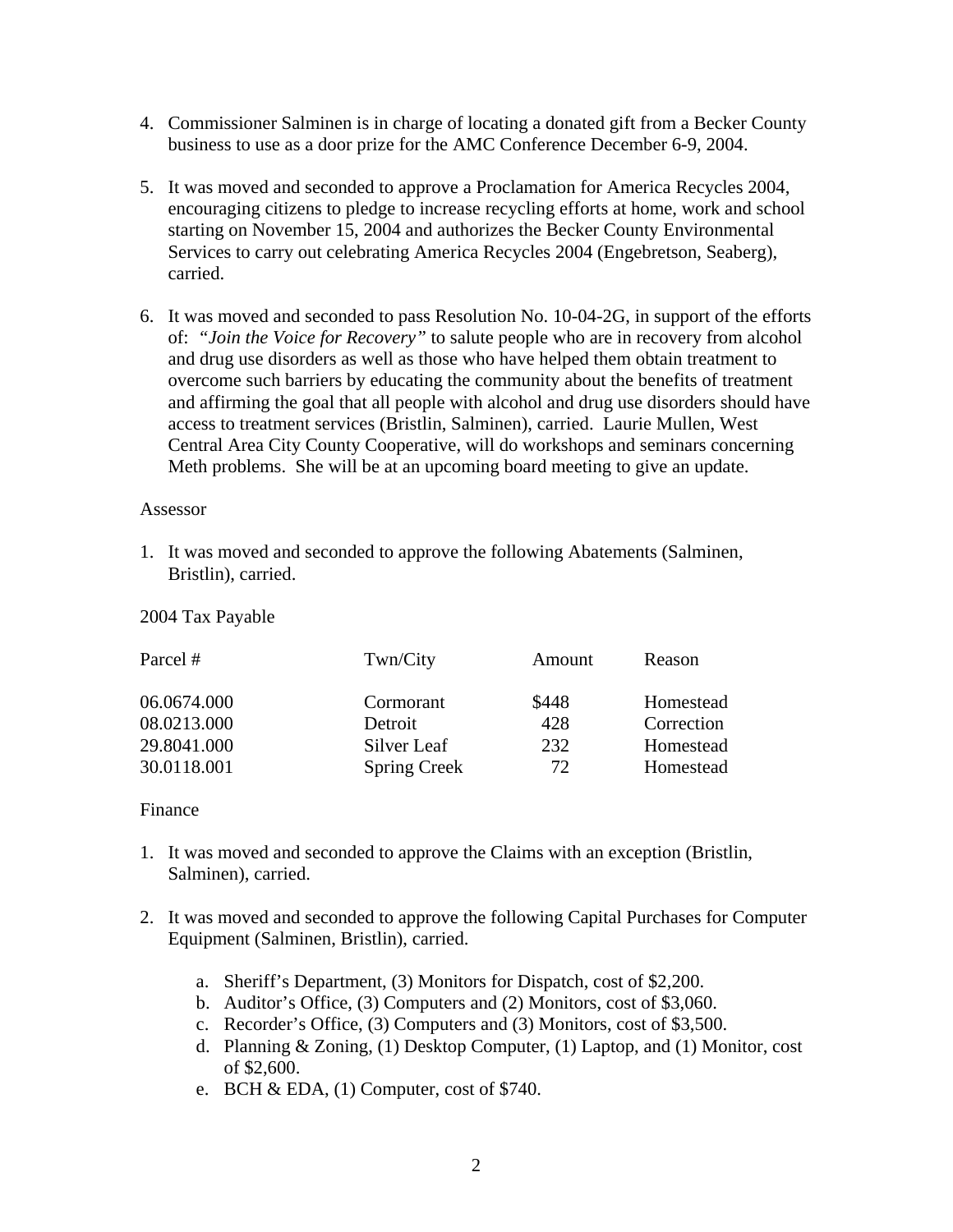- 3. It was moved and seconded to pass Resolution No. 10-04-2D, the request from Highway to replace windows at Shop #6 by Eilertson Construction Co, low bidder at \$4,896 (Seaberg, Bristlin), carried.
- 4. It was moved and seconded to approve the request to hire (3) part-time employees for snow trail groomers for the Parks & Recreation Department. The estimated annual cost of \$8,100 will be funded by MN DNR Grant Funds (Engebretson, Salminen), carried.
- 5. It was moved and seconded to approve to hire an intern from the Detroit Lakes High School to work in the Information Technology Department. The estimated cost to the end of the year would be approximately \$700 and is budgeted under Professional Services (Salminen, Bristlin), carried.
- 6. The Sheriff's agenda items are moved to 9:10 a.m.
- 7. The Investment Summary for September was discussed. Commissioner Engebretson asked about Cash Balances.
- 8. The next Finance Committee Meeting will be held on Friday, November 05, 2004 at 8:30 a.m.
- 9. The Exit Interview for the Annual Audit will be held on Thursday, November 04, 2004 at 1:00 p.m.
- 10. It was moved and seconded to accept bid for repair of the Mary Yellowhead Trail from the Becker County Highway Department, low bidder, at \$7 per yard (Engebretson, Salminen), carried.

# Auditor

- 1. It was moved and seconded to approve to establish a Public Hearing on November 09, 2004 at 9:00 a.m. for New Off/Sale Liquor License for Mr. Of Osage, Inc., Cynthia Knoll, Tommy's Toad Lake Store (formerly, Steve & Tammy's Toad Lake Store), Toad Lake Twp. (Bristlin, Salminen), carried.
- 2. It was moved and seconded to approve the following Gambling Permit Applications (Engebretson, Bristlin), carried.

Wolf Lake Lions Club for operations at Tommy's Toad Lake Store; Wolf Lake VFW for operations on Toad Lake for a fishing derby on January 15, 2005

3. It was moved and seconded to approve the Annual Tobacco License (new) for John P. Johnson, Richwood Off/Sale, Inc., Richwood Twp. (Bristlin, Salminen), carried.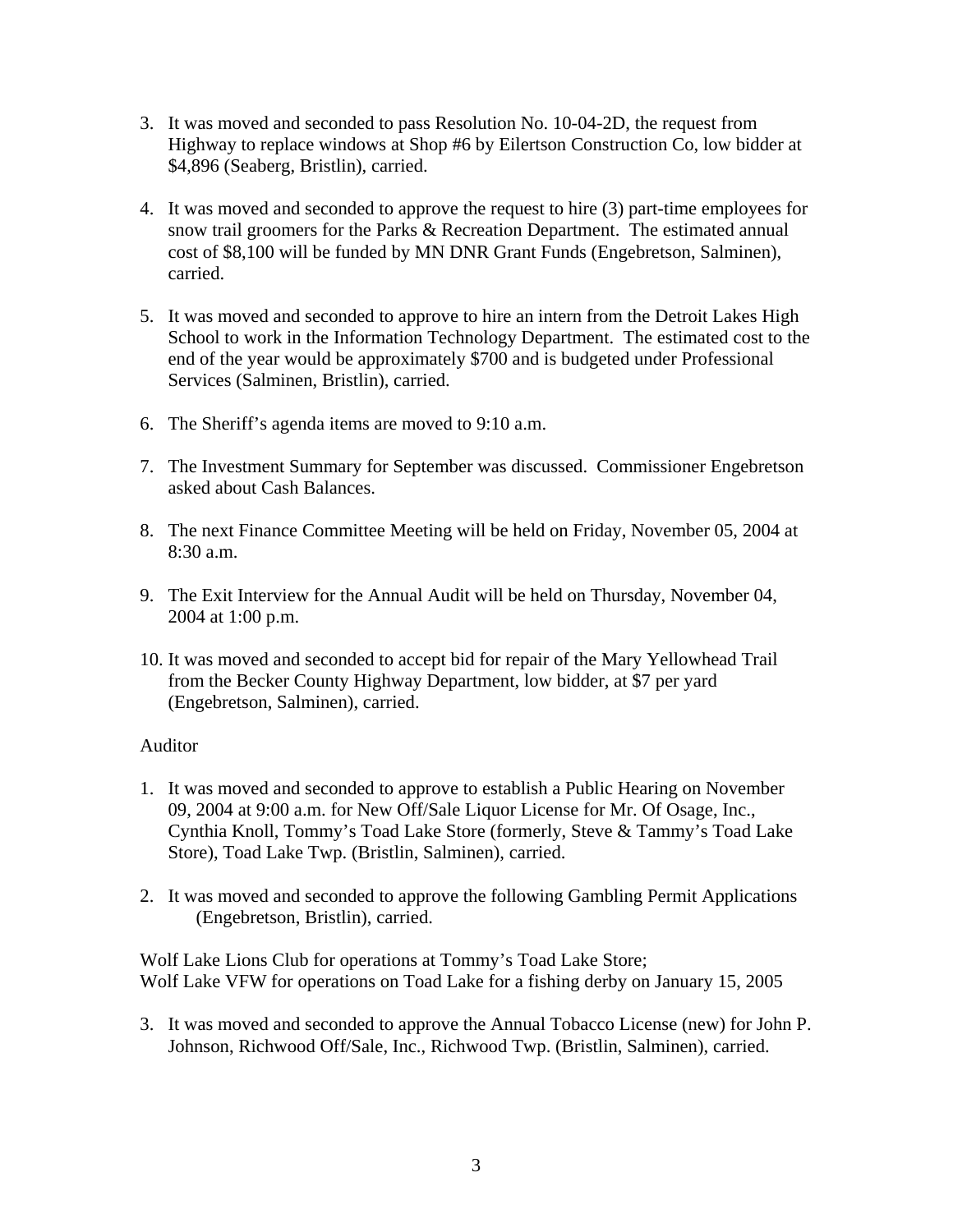4. It was moved and seconded to approve the Annual Tobacco License Renewals (Engebretson, Bristlin), carried.

Kathleen M. Sherbrooke, Cormorant Store, Cormorant Twp. Roy Z. Chounard, Snellman Store, Wolf Lake Twp. Joy M. McNamara, County 17 Club, Lake View Twp. James S. Chelmo, Strawberry Lake Store, Sugar Bush Twp. Matthew L. Anderson, Tri-Lakes Roadhouse Bar & Grill, Cormorant Twp. David C. Howard, DeRoxe Club, Lake Eunice Twp. Fred W. Brower, Cedar Crest Resort, Maple Grove Twp. Roger L. Nelson, Elbow Lake Store & Bar, Round Lake Twp. Lance P. Highman, Northern Inn, Toad Lake Twp. Christine M. Longfors, Osage Bait & Tackle, Osage Twp. Marvin E. Erdmann, The Boondocks, Height-of-Land Twp. Margaret Hanson-Sturdevant, The Corner Cantina, Lake View Twp. Gary D. Hesteness, Cormorant Bottle Shop, Cormorant Twp. Bill D. Christlieb, Osage Country Market, Osage Twp. Richard J. Bartelt, Four Corners, Erie Twp. John (Pete) Johnson, Richwood Store, Richwood Twp. Delheln, Inc., Randy's Lake Eunice, Lake Eunice Twp. Patricia J. Maloney, The Cormorant Pub, Inc., Cormorant Twp. Randy A. Blanford, Tamarac Resort & Campground, Sugar Bush Twp. Laura L. Larson, Express Foods, Carsonville Twp. Jeffrey Krueger, Soo Pass Ranch (Horseshoe, Inc.), Lake View Twp. Wayne M. Crawford, Sunlite Bar & Grill, Detroit Twp. Richard B. Sherbrooke, Lake Center Store, Lake Eunice Twp. Timothy J. Eischens, Two Inlets Country Store, Two Inlets Twp. Michael A. Reep, Pit 611 (Mike's Pit Stop, Inc.), Lake Eunice Twp. Richard LeSage, Ice Cracking Lodge, Round Lake Twp.

### Sheriff's

- 1. It was moved and seconded to pass Resolution No. 10-04-2F, approving the 2004- 2005 Snowmobile Safety Enforcement Grant for \$4,687.44, effective on July 1, 2004 until June 30, 2005 (Bristlin, Seaberg), carried.
- 2. It was moved and seconded to approve the request to purchase (1) Self-contained Breathing Apparatus, (1) Disposable Contamination Suit, (5) Taser Units and Replacement Cartridges at the cost of \$7,835.93 from the Sheriff's Contingency Drug & Alcohol Fund (Bristlin, Salminen), carried.
- 3. It was moved and seconded to approve the request for Jail Renovation to renovate Dorm 2 in the Becker County Jail by reinforcing the wall structure and placing a concrete covering to secure area and to repair (2) showers and walls, including tiling in Jail at the cost of \$12,664.79 from the Sheriff's Contingency Fund (Bristlin, Seaberg), carried.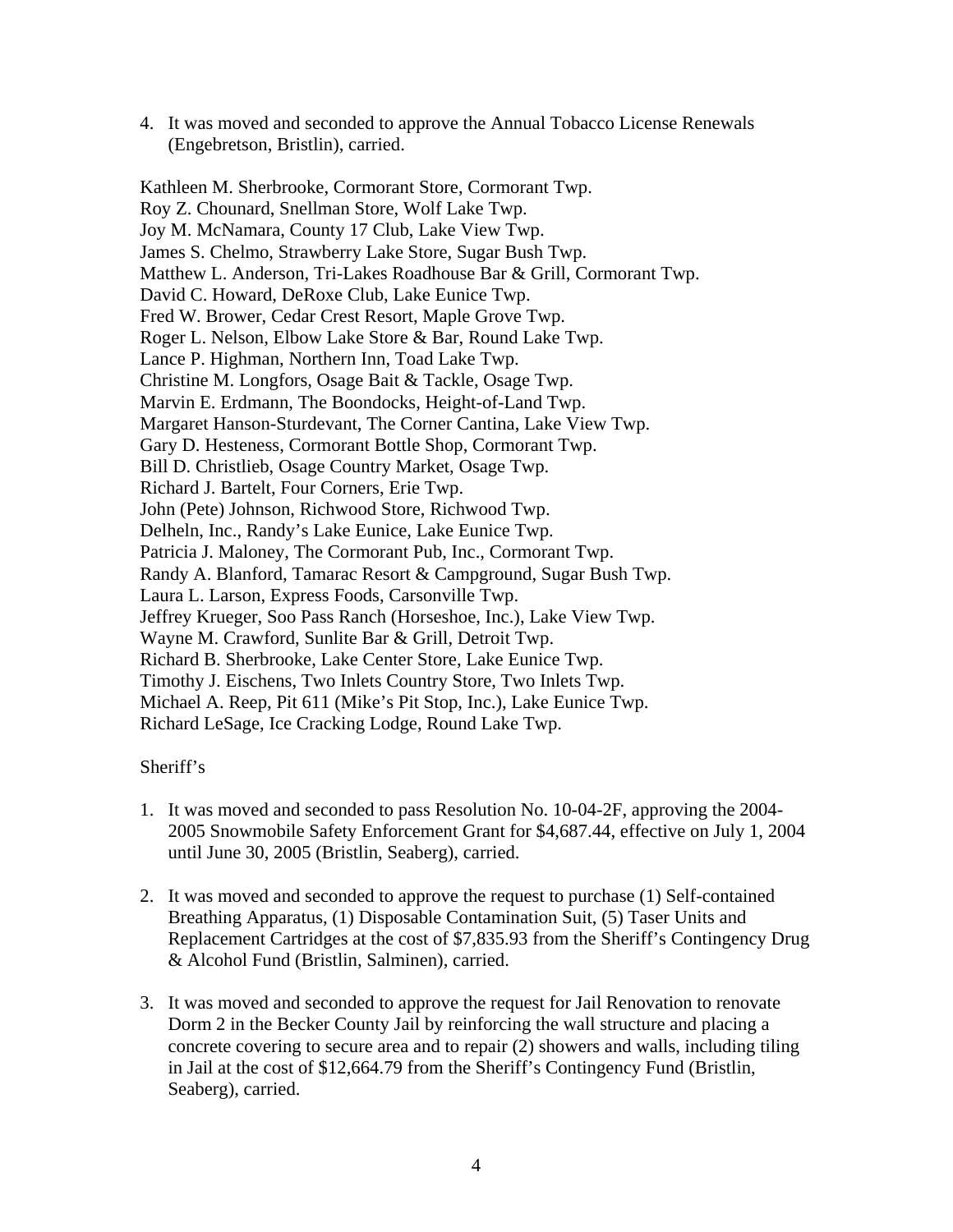- 4. It was moved and seconded to pass Resolution No. 10-04-2E, to create an additional "Shift Sergeant" within the Jail utilizing the current staff (Salminen, Bristlin), carried.
- 5. Tim Gordon, County Sheriff, gave an update on the Jail Staff and Minimum Security. Tim commended the County Board for their support of the Minimum Security Project. Commissioner Winter, Chair, commended Tim Gordon for his work on the project.
- 6. An update was given on the White Earth Law Enforcement Agreement. Bill Burnell, Reservation Chief of Police, and Kent Bad Boy, Reservation Safety Director, were in attendance to update the Board and answer any questions. Commissioner Winter, Chair, thanked all for working on this agreement. It was moved and seconded to approve and support the Law Enforcement Agreement between the White Earth Reservation of Chippewa Indians acting through the White Earth Reservation Business Committee and Becker County pursuant to the provisions of MN. Stat. Sec. 626.93, Subd. 4 and 471.59. It was moved and seconded to approve and support the Law Enforcement Agreement. This agreement shall supersede and replace that agreement executed between the parties on May 22, 2000 (Engebretson, Bristlin), carried. Chair voting yea with the Board.

### Human Services

- 1. It was moved and seconded to approve the Transit Claims as presented (Bristlin, Seaberg), carried.
- 2. It was moved and seconded to accept the Public Assistance Applications (Salminen, Bristlin), carried.
- 3. It was moved and seconded to approve the request from Becker County Nursing Service to apply for the WIC Program Contract (Engebretson, Salminen), carried.
- 4. It was moved and seconded to approve a contract with the Frazee-Vergas Independent School District #23 and the Becker County Community Health Board for the purpose of providing school nurse services, as defined in MN. Stat., to the Frazee-Vergas School District (Engebretson, Salminen), carried.
- 5. It was moved and seconded to approve to appoint Dr. Jon Larson of Merit Care Clinic as Medical Consultant for Community Health effective January 1, 2005 (Salminen, Bristlin), carried.
- 6. It was moved and seconded to approve the Human Services Claims (Engebretson, Salminen), carried.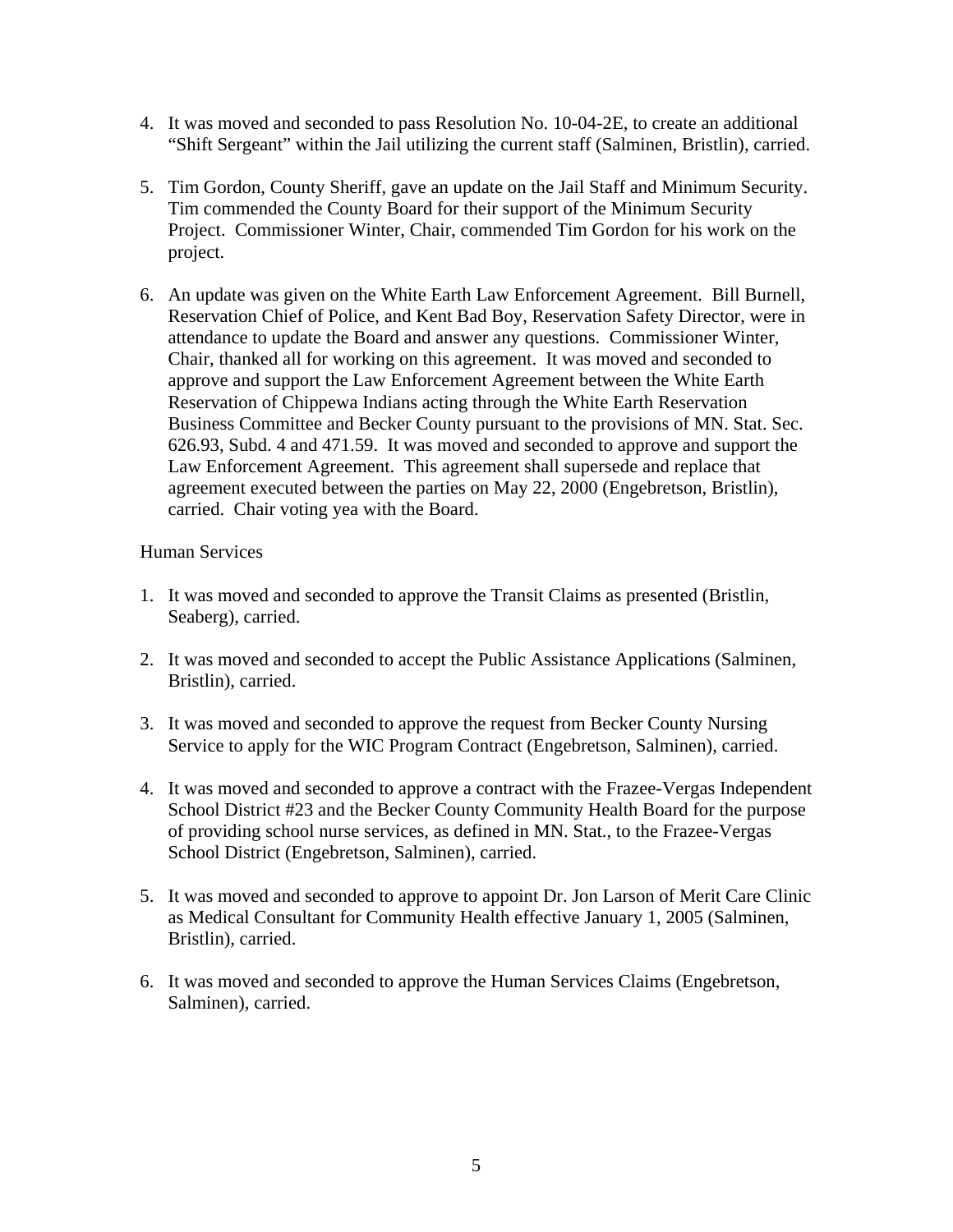### Planning & Zoning

- 1. Becker County Planning Commission (PC) of October 19, 2004:
	- 1) First Order of Business: Tammy Quade. It was moved and seconded to concur with the findings and recommendations of the PC to deny a conditional use permit to allow commercial use of a restaurant and bar in an agricultural zone located in Toad Lake Twp. (Engebretson, Bristlin), carried.
	- 2) Second Order of Business. Dave Korkowski. Two Inlets Twp. It was moved and seconded to concur with the findings and recommendations of the PC to approve the certificate of survey based on the fact that it does meet the criteria of the Zoning Ordinance and Subdivision Ordinance (Bristlin, Salminen), carried.
	- 3) Third Order of Business. Rolf & Barb Christianson. Forest Twp. Tabled.
	- 4) Fourth Order of Business. Archie Wiedewitsch. Erie Twp. It was moved and seconded to concur with the findings and recommendations of the PC to approve a conditional Use permit for commercial storage and an indoor riding areas in an agricultural district based on the fact that the uses would not be detrimental to the surrounding area and would be beneficial to the community (Salminen, Bristlin), carried.
	- 5) Fifth Order of Business. Mark Yozamp. Lake View Twp. Tabled.
	- 6) Sixth Order of Business. Final Plat of Cormorant Shores, Mardon, Inc. Developer. It was moved and seconded to concur to approve with the findings and recommendations of the PC to approve the Final Plat (Salminen, Bristlin), carried.
	- 7) Seventh Order of Business: The next Informational Meeting is scheduled for Thursday, November 11, 2004 at 8:30 a.m. at the Planning & Zoning Office.
	- 8) Patty Johnson, Administrator, Planning & Zoning, gave an update on the Ordinance Revisions Committee.

### Highway

1. It was moved and seconded to approve the tentative date of November 16, 2004 at 8:15 a.m. for the County Road Tour (Engebretson, Bristlin), carried.

The meeting was recessed at 11:00 a.m. to reconvene at 12:30 p.m.